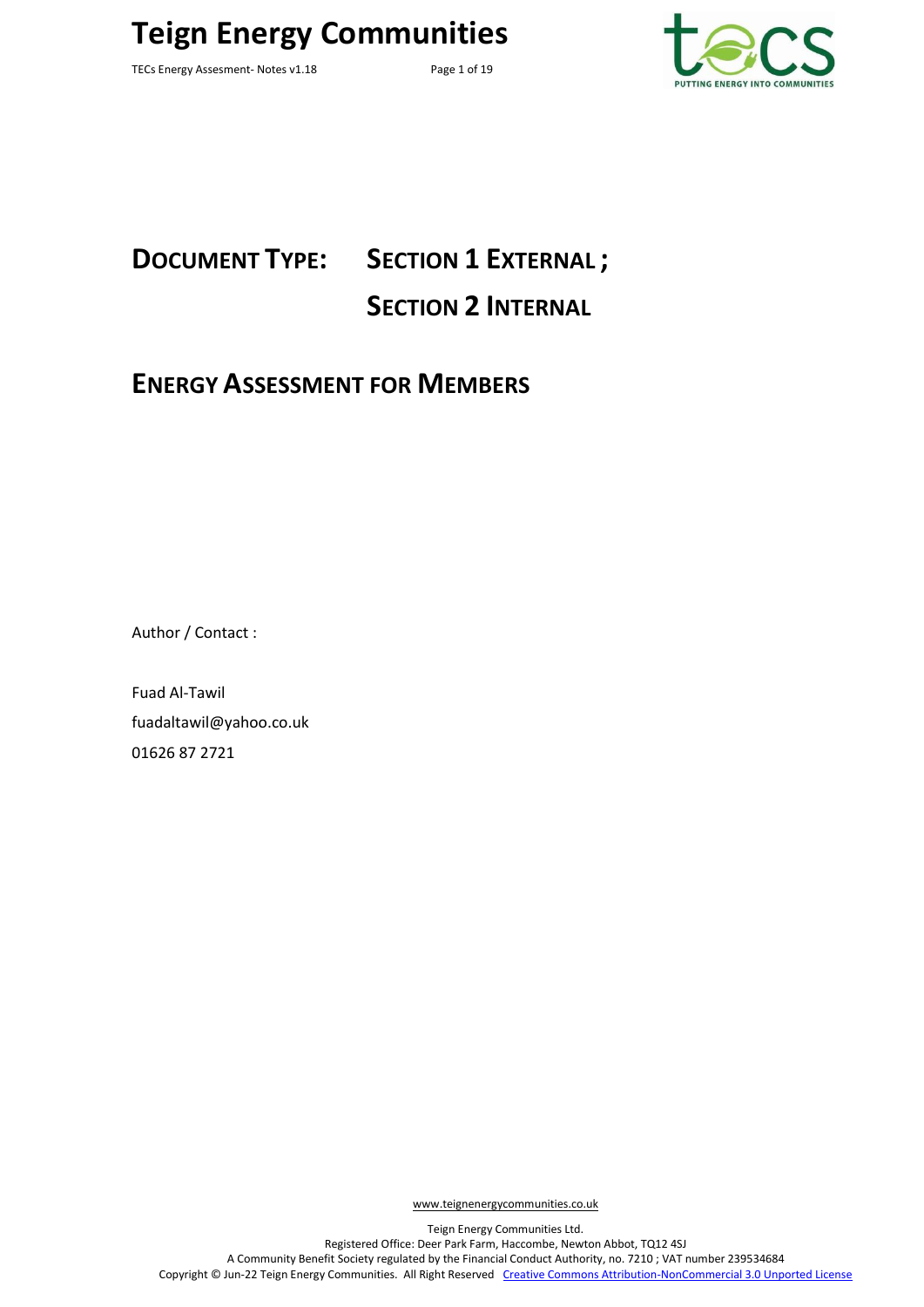TECs Energy Assesment- Notes v1.18 Page 2 of 19



**Contents** 

|     | 2.1 Some useful information on Energy and associated emissions8 |
|-----|-----------------------------------------------------------------|
|     |                                                                 |
|     |                                                                 |
| 2.4 |                                                                 |
|     |                                                                 |
| 2.6 |                                                                 |
|     |                                                                 |
|     |                                                                 |
| 2.9 |                                                                 |

To find meaning of **acronyms**, please use the search facility in your document reader. Enter the acronym in brackets and search backwards, e.g. enter "(**CI**)" to find that is stands for "Carbon Intensity".

Teign Energy Communities Ltd. Registered Office: Deer Park Farm, Haccombe, Newton Abbot, TQ12 4SJ A Community Benefit Society regulated by the Financial Conduct Authority, no. 7210 ; VAT number 239534684 Copyright © Jun-22 Teign Energy Communities. All Right Reserved [Creative Commons Attribution-NonCommercial 3.0 Unported License](http://creativecommons.org/licenses/by-nc/3.0/)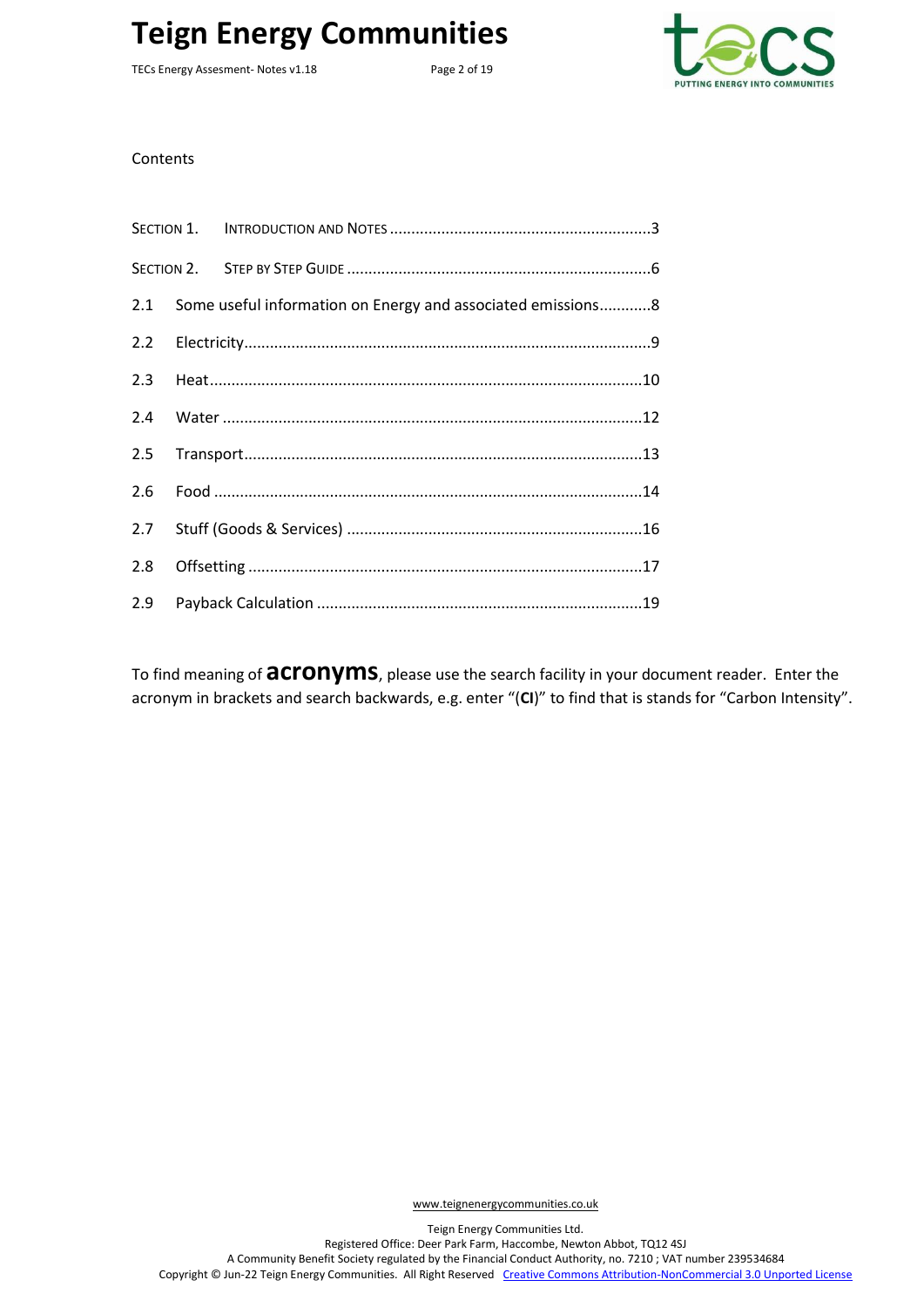TECs Energy Assesment- Notes v1.18 Page 3 of 19



### <span id="page-2-0"></span>**Section 1. Introduction and Notes**

#### **What is the E-Pack?**

The TECs Energy Assessment pack (**E-Pack**) puts you in charge of reducing your energy consumption and your Green House Gas (**GHG**) emissions. Only you know your circumstances, so you are best placed to decide what action to take.

The E-Pack is a way of helping you understand the different options available to solve your level of GHG emission reductions. Instead of listing lots of measures which could help, the E-Pack describes steps you can take to work out what measures are most effective and appropriate for you.

#### **Is this for me?**

Anyone can use the E-Pack. You decide how much you want to do and why you are doing it.

TECs' vision is to raise our awareness of Energy use and its GHG impact, so we become as familiar with it as we are with money. This means you need to be prepared to know as much about your Energy and GHG emissions as you do about your money. Knowing where our money comes from and how we spend it is second nature to most people.

The E-Pack has a number of apps and tools to help you on this journey of learning. How much you learn is entirely your choice. Like everything, the more effort you put into learning something, the more informed your decisions can be. The E-Pack learning programme is suitable for anyone from beginner to Energy/Climate Expert, but it is not an exam as there are no right/wrong actions.

#### **Who can do it?**

Whether you live in a house, flat or run a business/organisation, you will be able to use most of the notes and devices as a DIY pack. The E-Pack works best when everyone living/working in the place buy into the process and are motivated. Most of the assessments only need basic practical skills. Some assessments will need more knowledge and are more effective if introduced by someone with experience.

Although most of the E-Pack material, apps, tools and support are free to TECs members, we are happy to share elements of this with non-members. If you are interested please [contact us.](http://teignenergycommunities.co.uk/contact/)

As a starting point, to find out where you stand and where you need to get to in terms of Climate Change, we have made the [TECs' Carbon Footprint Tracker](http://teignenergycommunities.co.uk/carbonfootprint/carbonfootprint.html) app available to everyone. This app has been designed to provide meaningful information, yet be as simple to use as possible. It is particularly useful for anyone who wants to find out more about their Energy use and associated GHG emissions. It is, however, only the start of the journey which we hope will raise questions about what to do next. Questions the rest of the E-Pack should help answer.

#### **How is this different to other programmes?**

The main differences between this assessment and most others offered commercially or free on the web are:

- it is completely personalised measuring your specific Energy use and GHG emissions. **You will also be able to set your own targets for what you want to achieve**.
- it provides you with measurements to determine the effectiveness of possible actions.
- it is comprehensive covering every aspect of your Energy consumption and GHG emissions.

The process, tools, apps and support are there to help you achieve the best assessment of your Energy use for the level of input and skill you want to put into it. The assessment is not intended to compete with or replace those carried out by certified professionals as it does not carry any certificates or guarantees. Its effectiveness is largely dependent on the person carrying it out, their approach, motivation and to a lesser degree, experience.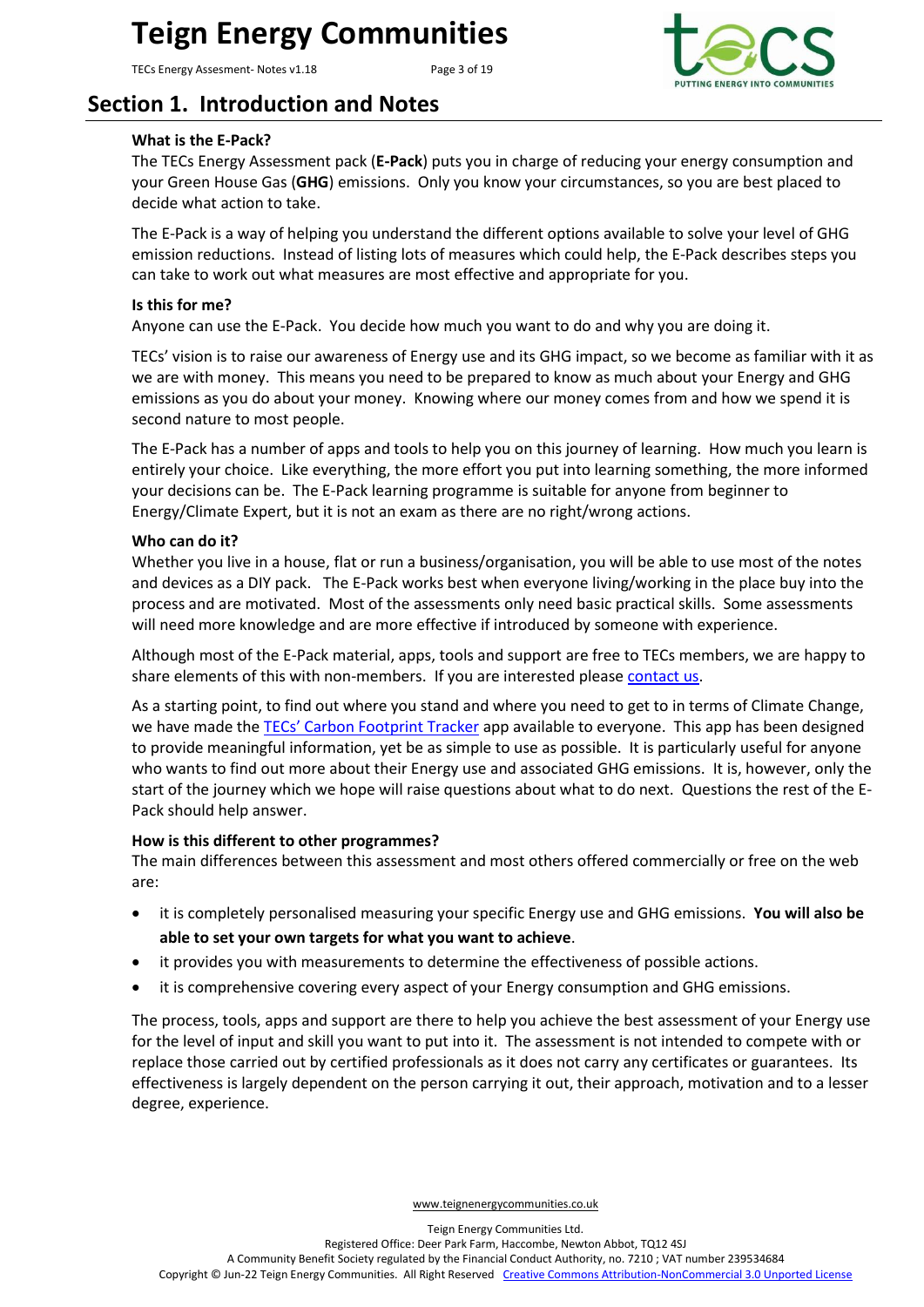TECs Energy Assesment- Notes v1.18 Page 4 of 19



#### **How does it work?**

We'll give you simple methods to measure your Energy consumption (and associated GHG emissions). Once you know your personal usage, you can compare this with national averages or other comparable statistics to set **realistic objectives**. By identifying where you use the most Energy and emit the most GHG, you can decide where you would be most effective in reducing these and by how much.

The E-Pack covers the following areas of energy use:

**Electricity**; **Heating**; **Water**; **Transport** (Private & Public); **Food**; **Stuff** (Goods & Services); **Offsetting;** and **Payback.**

#### **Let's get started**

We strongly recommend that you first try [TECs' Carbon Footprint Tracker](http://teignenergycommunities.co.uk/carbonfootprint/carbonfootprint.html) if you are looking to reduce your Carbon emissions. This will provide you with a quick way to get an overview of you Carbon emissions in each of the areas covered by the E-Pack.

The Carbon Footprint Tracker should help you identify the areas you want to focus on. Before you move on to the more detailed E-Pack assessment, here are some important points to consider:

- Decide what you want to achieve and why this is important to you. In other words what motivates you to understand your Energy consumption better?
- Ensure that everyone living/working in the place is aware of the process and is involved to some degree.
- **Be realistic, do one area at a time**. Set achievable targets and move on only when you feel happy you have met or adjusted these to suit changing circumstances. This is not a race, but a long journey.

You are not alone! If you contact TECs, someone will discuss how the E-Pack can work for you. This may lead to a visit to your home/building to explain the step-by-step guide, running through an example in the area you are interested in. Most people start with electricity. We will then leave the pack with you for about a month.

Certain elements of the process are time of day/week/year and weather dependent, so it is worth doing some parts of the assessment more than once at different times/conditions or with greater detail. This is very much an ongoing process as it is easy to slip back into old habits, or if circumstances change.

#### **What will I need?**

As a TECs member, most of the devices you will need can be loaned for a month or so from TECs. We are happy to provide information on where you can buy some of these.

- General (clip-on) Electricity Monitor, or use smart meter if already fitted.
- Accurate Electricity (plug-in) monitor to measure low currents of individual equipment.
- Indoor Thermometer/Humidity Meter / Datalogger (**THDL** and **TDL**).
- Draught Detector (candle, smoke-stick), please be mindful of fire hazards when using these.
- Thermal Imaging Camera (**TIC**), this comes with a smartphone.
- Infrared Thermometer (**IRT**).
- Where appropriate, the Heat Flux and Temperature Tool (**HFTT**) for measuring fabric U-Values.
- An infrared tape-measure and building dimension calculator.
- Various cables: USB charging; THDL/TDL downloading; mains extension.
- Reference books.
- We can e-mail you all E-Pack information: Section 2 of these notes; Using the monitoring tools; and Spreadsheets for temperature analysis.
- Using your login on the TECs website, you can access the E-Pack Application (**app**), this is a more convenient method of recording your data and automatically links back into the Carbon Footprint Tracker.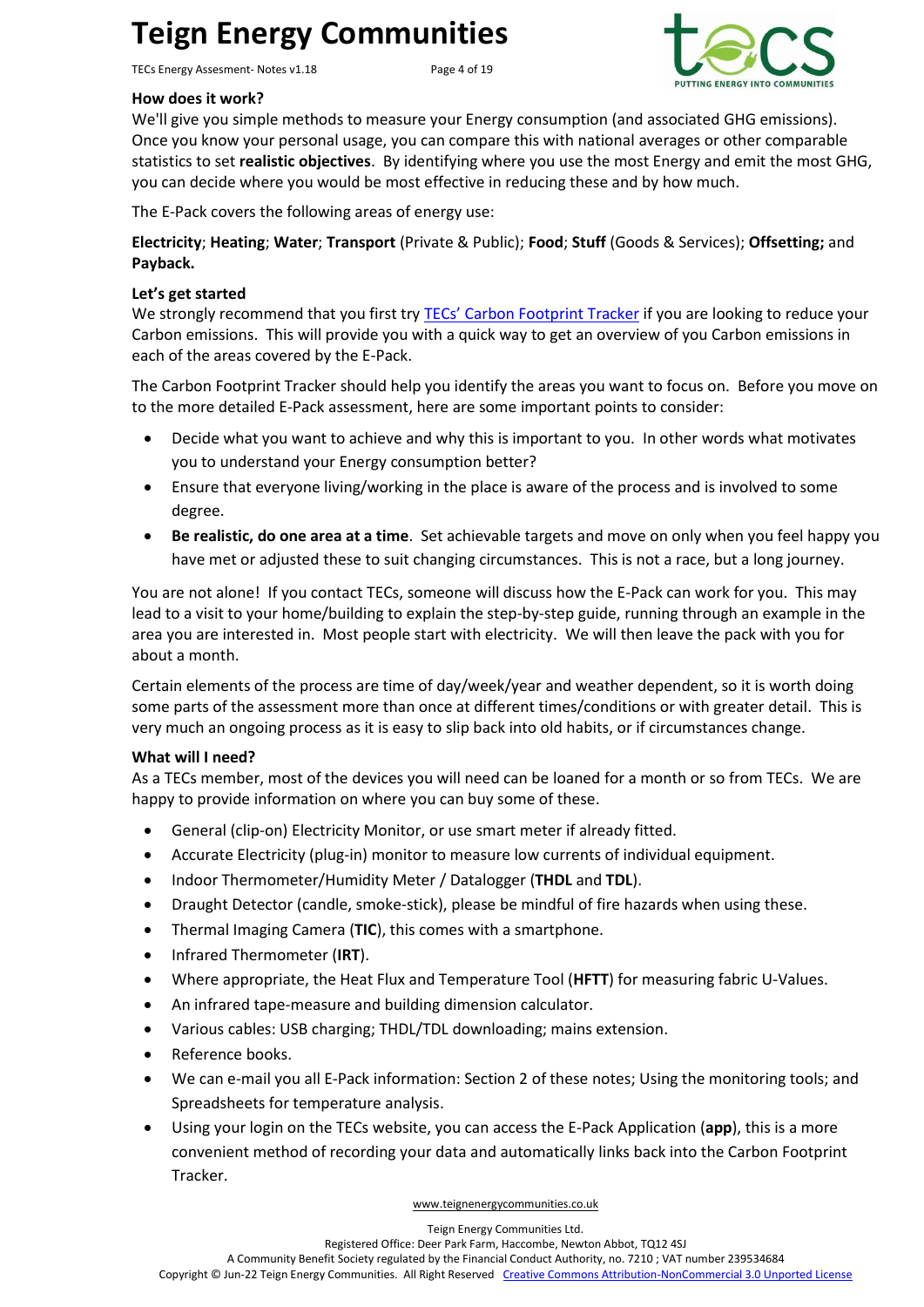TECs Energy Assesment- Notes v1.18 Page 5 of 19



#### **We kindly ask you to:**

- Look after the equipment you borrowed and return it within 4 weeks.
- Contact us as soon as you have any problems or questions.
- Let us have your comments on how you got on with the pack, we want to improve it.
- On returning the pack, let us have your estimate of how much you hope to save (in kWh or kg of GHG emissions) in a year.
- A year later, tell us what you actually achieved and how, we'll send you a reminder if you like.
- Respect the copyright arrangements for documents referenced at the footer of these.
- Follow the licensing arrangements agreed with TECs on the use of the apps provided. For TECs members, these are limited to personal use only and your login should not be shared without prior permission from TECs.

#### **Acknowledgement**

The work involved in compiling this Energy Assessment Pack was carried out by volunteers from HaRE CIC, TNA CIC, TECs and most recently ACT. The equipment was purchased from funds provided by Haccombe with Coombe PC, HaRE CIC and TECs. In particular the author is grateful for input from Joddy Chapman, David Suckley, Jules Stringer, Tony Oldroyd, Helen Chessum, Jules Stringer, Michael Simmons and Paul Scholes.

The E-Pack builds on material and references from a number of sources including:

- Kingsteignton Transition Together (**KTT**) which takes a group of individuals through a journey to explore how they can reduce their household energy consumption. KTT was a project initiated by the Energy group of Transition Newton Abbot CIC (**TNA**).
- The course and materials on Whole House Retrofit organised by Regen in 2018, this is part of a 3 year EU funded programme called Zero Building Catalyst (**ZEBCat**).
- Many of the tables and data used are available from building regulations/standards, manufacturers' literature or data available on the internet. Where relevant references have been provided, to the best of TECs' knowledge, none of these have associated copyright requirements.

#### **Important Disclaimer**

All advice, tools and apps provided by TECs are intended to help you make more informed decisions.

Every effort has been taken to ensure the accuracy and completeness of the information and advice we provide. While we are happy to share the public sources used and analysis undertaken, we cannot take responsibility for any actions you choose to undertake.

Similarly, the tools and apps are provided on the basis of no legal liability to TECs or anyone officially acting on TECs' behalf.

**When using or referencing any of the information, advice, tools or apps provided by ACT, you are doing so with the understanding that you alone are responsible for all direct or indirect consequences of actions you take. TECs and its official representatives cannot be held liable.**

[www.teignenergycommunities.co.uk](http://www.transitionnewtonabbot.org.uk/)

Registered Office: Deer Park Farm, Haccombe, Newton Abbot, TQ12 4SJ

A Community Benefit Society regulated by the Financial Conduct Authority, no. 7210 ; VAT number 239534684

Copyright © Jun-22 Teign Energy Communities. All Right Reserved [Creative Commons Attribution-NonCommercial 3.0 Unported License](http://creativecommons.org/licenses/by-nc/3.0/)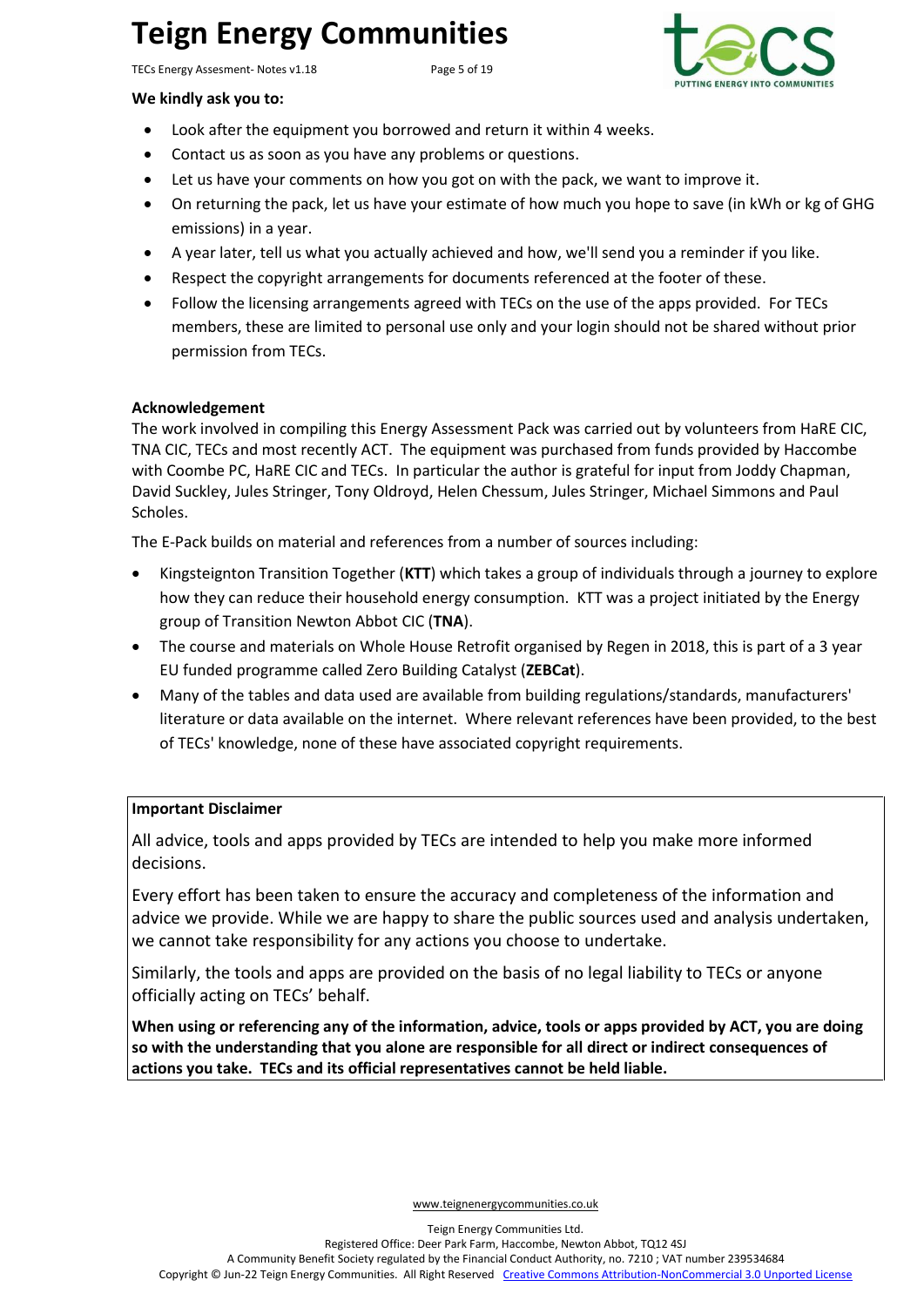TECs Energy Assesment- Notes v1.18 Page 6 of 19



### <span id="page-5-0"></span>**Section 2. Step by Step Guide**

Please first re-read the notes and this guide every time you plan to use it. It's easy to forget!

The following is intended to help you make the most of the E-pack. It has been put together following feedback from a number of users. **It is important to follow all the steps in the correct order**.

#### 1. **Why am I doing this Energy Assessment?**

Decide whether your priority is to reduce your Carbon Footprint (i.e. reduce your contribution to Climate Change) or to save money on your utility and general bills. Both may be important, but different actions may be more effective if one is more important than the other. There are many other reasons you may want to take action, for example to improve living conditions or repair/protect the building fabric.

Make sure you involve everyone in your home/business and come to a consensus on priorities. The Carbon Footprint Tracker will help with this.

#### 2. **What is my current energy usage?**

You need to get bills or make other calculations going back at least one year and calculate your average annual consumption for each area in terms of kWh (a unit of Energy), weight, volume, distance or £ spent. The E-Pack Assessment app, available to Members, covers the different areas, someone from TECs can help you to use this if you are not familiar with such on-line apps.

#### 3. **How am I using my Energy?**

Measure and/or use the information provided in the Assessment app. Try to be as honest as possible about all the areas and occupants' behaviour. Being systematic may take a little longer, but is well worth it. Experience will help identify and prioritise where Energy can be used more effectively. If however, you don't have this experience or don't know someone who can help, then ask if TECs can help. There are some useful tips and information for each of the areas in the rest of the E-Pack notes.

#### 4. **Keep monitoring and TAKE ACTION**

The best time to do certain assessments is in winter, but some things only become obvious in summer. It is also important to do the assessment more than once to see if the measures undertaken have made a difference. The hardest thing for all of us is to change how we do things, our behaviour . This is why we believe it is useful to get a good understanding of Climate Change and why it is considered an [Emergency](https://actionclimateteignbridge.org/wp-content/uploads/2020/03/ACT-TP-Pack-Emergency-v1.0.pdf) by all science-based analyses including the 2018 IPCC report.

You probably already know how to use less Energy in your home/business and have done many of the 'standard' things, e.g. insulation and using low energy bulbs. The E-Pack is a gentle nudge for you to start tackling those bigger jobs and your own behaviour in advance of it becoming an urgent necessity. By measuring Energy consumption and the impact of any actions to reduce it, you are more likely to make better choices.

Getting stressed or feeling guilty about your lifestyle is unlikely to help. Instead, measure your lifestyle, compare it with your objectives, and decide if and by how much you want to reduce your Carbon Footprint.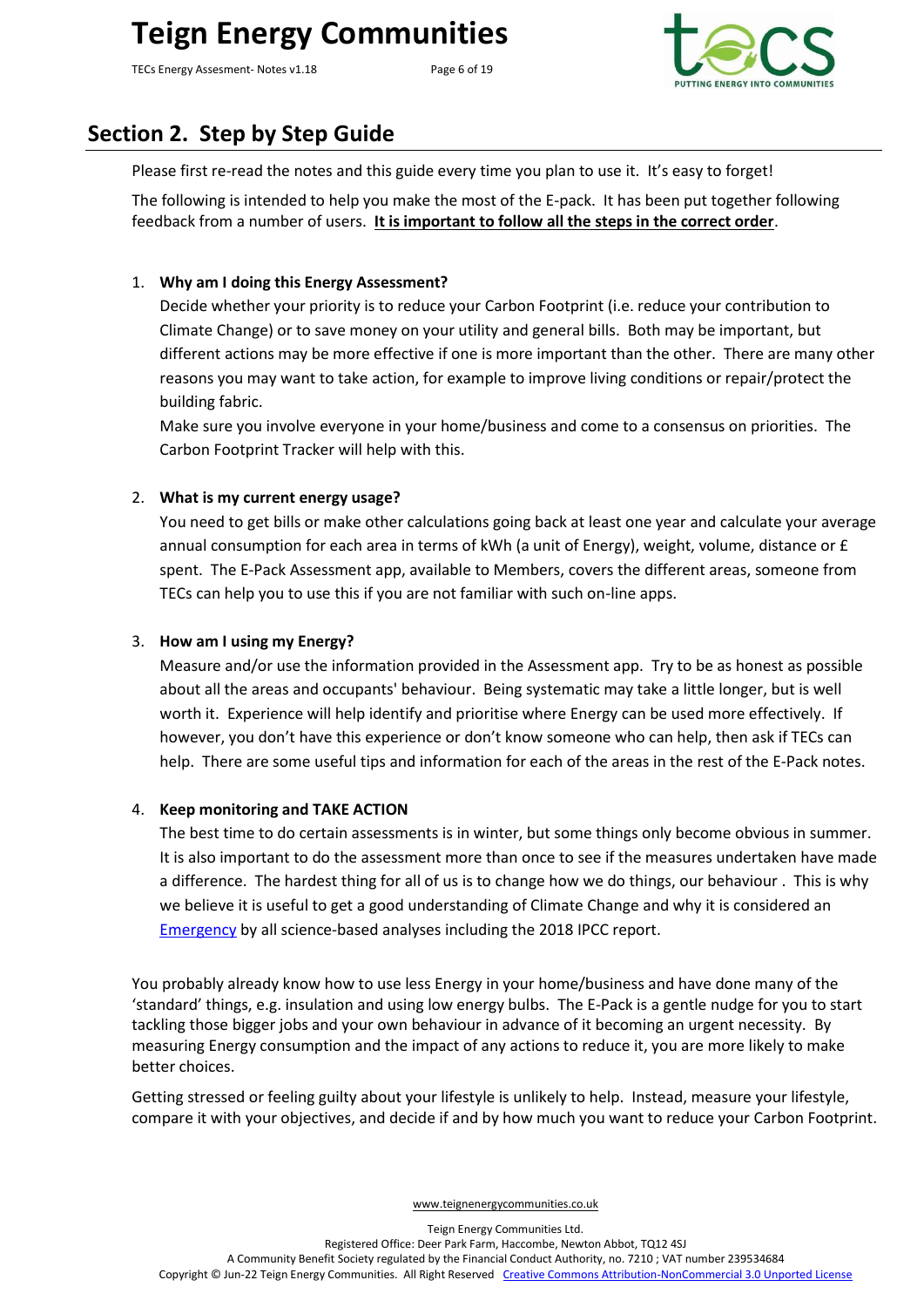TECs Energy Assesment- Notes v1.18 Page 7 of 19



#### **What's included?**

The notes in this document are the starting points for the programme and each of the areas covered. From here you will be guided to the various apps, tools and additional information.

You can choose to do some, or all the areas covered. For each area you chose read the notes in the appropriate section and familiarise yourself with the Assessment app for each area. If you are unsure about where to start get some advice from TECs.

Starting with Electricity is probably convenient for most people. It's easier to measure and helps give you a better sense for Energy use and its impact. It'll help you improve your Carbon sense.

We have deliberately avoided comparisons with others, although there are very many such diagrams which give UK average figures of energy consumption or GHG emissions. Use the Carbon Footprint Tracker app to determine yours, so you focus on making the progress you want to make. In any case, **Your household/organisation/business circumstances will be different** from an average one.

The E-pack provides you with the basic information needed to work out your Energy consumption or Carbon Footprint. It also gives you some basic comparative and numeric information. However, it does not provide solutions specific to you on how to reduce your consumption, for this you can set your own actions. TECs can help with some of this, but you'll learn more from the process by assessing your own solutions/actions.

**Measuring YOUR consumption** remains the only way to identify effective actions. These actions will be specifically tailored to your situation.

Enjoy!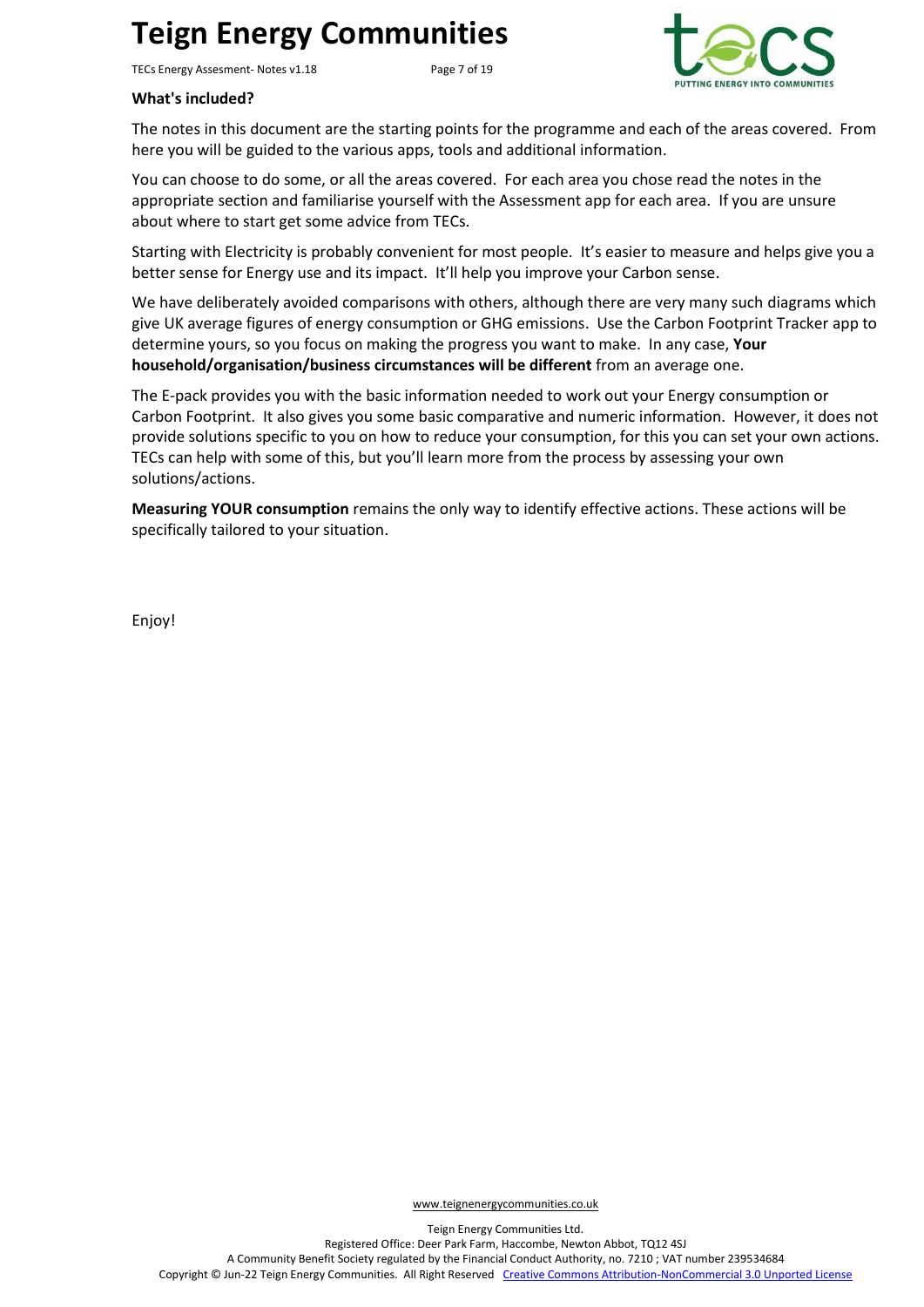TECs Energy Assesment- Notes v1.18 Page 8 of 19



### <span id="page-7-0"></span>**2.1 Some useful information on Energy and associated emissions**

- Energy bills are given in kWh (kilo Watt hour) also referred to as a "unit" of Energy.
- $1$  kW (or kWh) = 1000 Watt hour (or Wh)
- Energy (in  $kWh$ ) = Power (in  $kW$ ) x Time (in hours).
- Every 1 Watt on all the time is costing you £1.30 a year (assuming a unit price of 15p).
- 2kg of CO2 is about 1 cubic m of greenhouse gas. This is similar to an 8 mile trip in an average petrol car (2015 UK data) which generates 2 kg of CO2 from the exhaust. Another 2kg for every 8 miles from associated processes like making, maintaining and scrapping the car.
- As a rough guide, 2 kg of CO2 are emitted into the atmosphere from using (based on UK data for 2019):
	- o ~7.2 kWh of grid electricity, excluding device efficiency (~50-350%);
	- o ~7.6 kWh of oil (or ~0.8 L), excluding boiler/engine efficiency (~25-80%);
	- o ~9.3 kWh of natural gas, again excluding boiler/cooker efficiency (~30-95%).

You'll need to multiply the specific efficiency by the amount of energy to get a correct reflection of how much useable energy you are getting.

Please refer to the Assessment or the Carbon Footprint Tracker apps for official Carbon Intensities (**CI**) of different fuel types, some of these will vary from year to year.

Green House Gas (**GHG**) emissions represent a number of different gases which cause atmospheric temperatures to rise by trapping more sunlight. The largest component of these GHGs is Carbon Dioxide (**CO2**). Other GHGs, such as Methane, make a significant contribution as they are more 'potent' despite being shorter lived.

The shorthand for GHG emissions often used, including in the E-Pack are: Carbon; CO2 equivalent (**CO2e**).

Energy can be measured using different scales, most people are familiar with Calories (**Cal**) or more accurately a kilocalorie (**kcal**) where:

#### 1 kWh = 860.421 kcal

#### **How we calculate GHG emissions**

The GHG emissions are calculated on a consumption basis. That is, we include all emissions associated with the item or activity you have entered, irrespective of where these emissions occurred. Put another way, we include the embodied emissions (also referred to as scope-3 emissions or cradle emissions) associated with manufacturing an item or in providing a service, not just our use of these.

Emissions associated with end-of-life (i.e. waste or grave emissions) for items are included in Services, e.g. council tax.

We do not currently include embodied emissions from renewable sources other than as a part of the capital spend to install these. An alternative methodology we could have used is to calculate a CI for these (e.g. PV has a CI of ~ 0.05 kgCO2e/kWh over its expected life). Because this varies significantly both over time and country of origin, we have not used this methodology.

[www.teignenergycommunities.co.uk](http://www.transitionnewtonabbot.org.uk/)

Registered Office: Deer Park Farm, Haccombe, Newton Abbot, TQ12 4SJ

A Community Benefit Society regulated by the Financial Conduct Authority, no. 7210 ; VAT number 239534684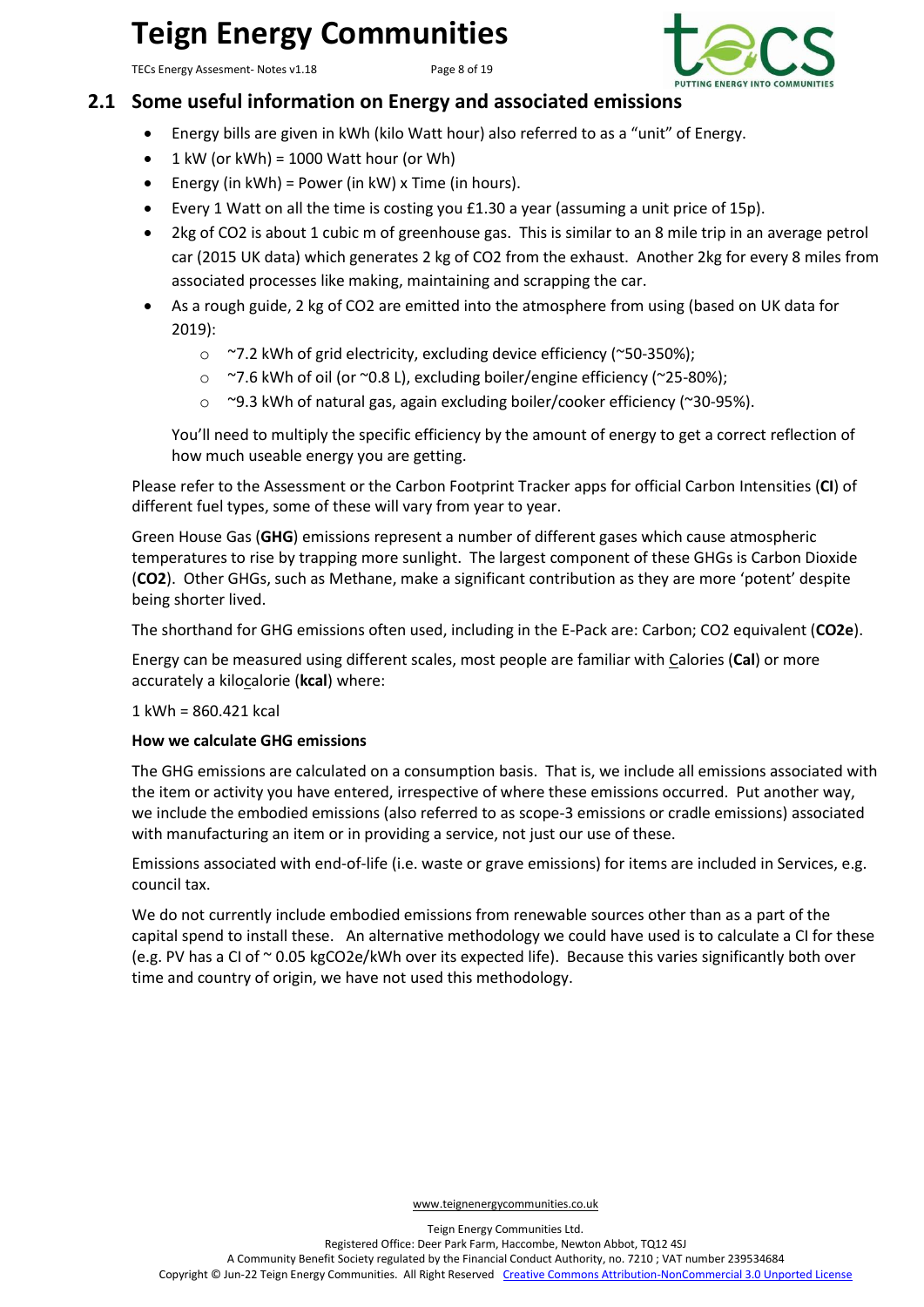TECs Energy Assesment- Notes v1.18 Page 9 of 19



### <span id="page-8-0"></span>**2.2 Electricity**

The electricity you consume from the grid and any renewable generation you have connected 'behind' your grid meter will have a variety of uses. Enter these for each year in the Electricity tap of the app. You'll need to break the total consumption down to a meaningful level so that you can take action to eliminate those areas that are wasteful or unnecessary. You can register this in the Electrical Items tab of the app.

#### **Measure**

Use your meter, smart meter or wireless monitor for calculating your average electricity consumption throughout the year (in kWh !). It works best if you record this monthly. You could get very detailed half hourly readings if you have a smart meter. Quarterly readings, as in electricity bills, are just about adequate provided they are actual readings and not estimates.

You should also measure your Base Load, that is the electricity you are consuming 24/7. Use your electricity meter (or the **Wireless Energy Monitor** provided). Read the meter (in kW) just before you go to bed and when everything is switched off as normal. Assuming your central heating is off and your fridge is not on its maximum cycle you should be reading 50-150W. The wireless monitor is not very accurate, so reading a smart meter or your normal electricity meter would be better.

The **Plug-in Monitor** gives a more accurate measure of both the instantaneous standby/active Power consumption as well as the Energy used over a period (e.g. a day or a washing cycle). You can work out the consumption of 'wired in' appliances (e.g. cooker, central heating pumps) by estimating these based on typical examples. Alternatively, you can use the Wireless Energy Monitor, please ask TECs for advice so you do not take any risks with electrical wiring.

#### **Analyse**

It is not useful to compare total electricity consumption with a UK average because we use electricity very differently. The largest consumption areas are likely to be Heating/Ventilation, Electric Vehicle, cooking and refrigeration. For these and many of the other devices powered by electricity you will need to enter their annual consumption in the app. Where you cannot directly measure individual elements of consumption using the tools provided, the app includes some typical examples as a guide, so that you can make a better estimate. You can ask TECs how this can be done or try and find out from others or the internet.

#### **Actions**

Know the electricity consumption of everything in your home/business, measure these or use the examples provided for typical values.

Focus your effort on the bigger things first, you can be more effective and have a greater impact. There are lots of urban myths about Energy Saving (and Renewable Energy generation) in the home/business. So, it is worth having the numbers and information before making a decision.

Some actions you decide on will cost money, but it costs nothing to turn things off when you no longer need them. If you decide to replace inefficient appliances, make sure you calculate their **Pay Back Period**. There is no point replacing an old-style bulb you rarely switch on. On the other hand, a single 11W energy saving bulbs left on all the time is consuming nearly 100 kWh p.a., so replacing it with a 5.5W LED would halve that consumption. This could be saving you as much as £10 p.a. for one bulb.

You can of course generate your own electricity using solar PV, wind or hydro systems. These can still break even financially even without the Feed-in Tariff subsidy, but much depends on the size/location of these and your electricity consumption volume/patterns. You can ask TECs for more information on this. Also see our guide for using PV [systems](http://teignenergycommunities.co.uk/about-tecs/documents/#1601631878093-5aff361c-934a) with [a residential battery system,](http://teignenergycommunities.co.uk/about-tecs/documents/#1601631878093-5aff361c-934a) as well as other useful guides.

If you generate your own electricity from renewables and use/store it without exporting it to the grid, only this will replace the grid electricity you would otherwise have imported. Any electricity exported to the grid is not calculated as your own reduction in GHG emissions. However, this is calculated to contribute to a reduction in the overall UK grid CI. You can find out more about this subject Greenwash in the Electricity [Market](http://teignenergycommunities.co.uk/about-tecs/documents/#1601631878093-5aff361c-934a) especially if you cannot have your own generation and storage.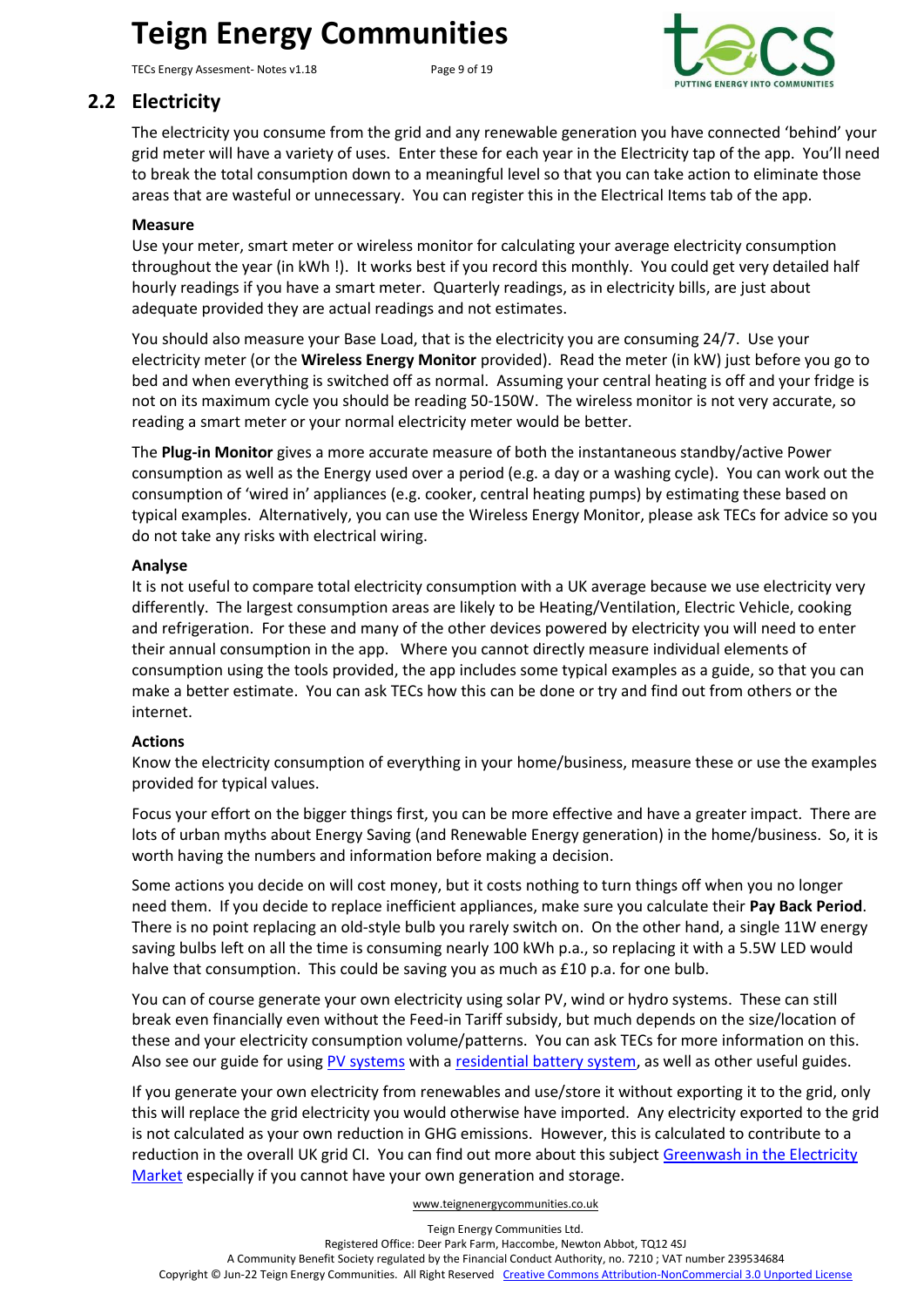TECs Energy Assesment- Notes v1.18 Page 10 of 19



### <span id="page-9-0"></span>**2.3 Heat**

There are several ways we can heat our buildings and water or cook. Here we want to focus on space heating, one of the largest areas of energy consumption in buildings.

For most people the heating fuel source is mains gas, but many will use one or more other sources such as electricity, wood, Liquified Petroleum Gas (**LPG**) or coal. Although the total heat energy you use will be determined by your behaviour (temperature and frequency of heating amongst other aspects), the fabric and construction of the building will largely influence where this energy is lost.

Each fuel source will have a different CI, what device you use to generate heat will also influence how much useful heat you get. You'll need to identify all of them in the app provided.

#### **Measure**

Work out your average annual Heat Energy consumption in kWh. Use your gas, electricity or oil bills to do this. Enter these into the app, but make sure they are based on actual meter readings or volumes purchased rather than estimates. The app will perform the necessary conversion for each fuel source, e.g. litres of heating oil, kWh for gas and electricity or weight/volume for wood or LPG.

If you cannot separate out the energy used for water heating and cooking (e.g. if you use multiple sources and/or share one or more of these with other uses), ask for help on this or simply assume that these two account for about 15% each of the total energy per fuel type. For example, if you use gas for heating your space, water and for cooking, you can assume that the space heating element accounts for 70% of your total gas consumption.

You will also need to enter the efficiency of the electric/gas/oil/biomass heaters. This can vary significantly as indicated in the [Some useful information on Energy](#page-7-0) section. You are paying for this in fuel costs and GHG emissions, but not feeling the full benefits of heating your building.

#### **Analyse**

Compare your building's heat energy consumption and how you use it with an equivalent sized one. You can compare it to different heat energy consumption models. You can do this using the "Heat Loss" tab in the app. The "Simple" calculation gives you an initial rough comparison based on readily available information about your building and how you heat it.

Finding out how this heat is lost through the fabric of the building is a bit trickier. Most of the heat is lost through inadequate insulation of the building itself, but also excessive/uncontrolled ventilation. You can ask for help on how to identify these relatively quickly using the Thermal Imaging Camera (**TIC**) and other tools provided. To be most effective and accurate, this needs to be used when it is cold outside and requires a degree of interpretation of the building fabric and the tool settings. See "Using Monitoring Tools for Heat" document and ask for help from TECs. This document also provides some general information on humidity and ventilation.

The "Detailed" calculation in the "Heat Loss" tab of the app gives you an estimate of the heat energy lost through different elements of your building. This can help you work out an estimate of savings for different remedial measures. The cost of these measures (e.g. higher levels of insulation) can then be used to work out the Carbon or financial pay-back period.

You will need to complete the "Building Elements" tab in the app. There you are able to record measured/look-upped properties for the different elements of your building, the % of total heat lost for each will be based on the U-Values, average weather/heating conditions, ventilation and solar gain.

#### **Actions**

The "Heat Loss" tab of the app calculates how much heat energy you could save if you turned your main thermostat down by  $1^{\circ}$ C, this is based on your building, its location and how you use the heating system. On average this saves 8-12% on your energy consumption and GHG emissions.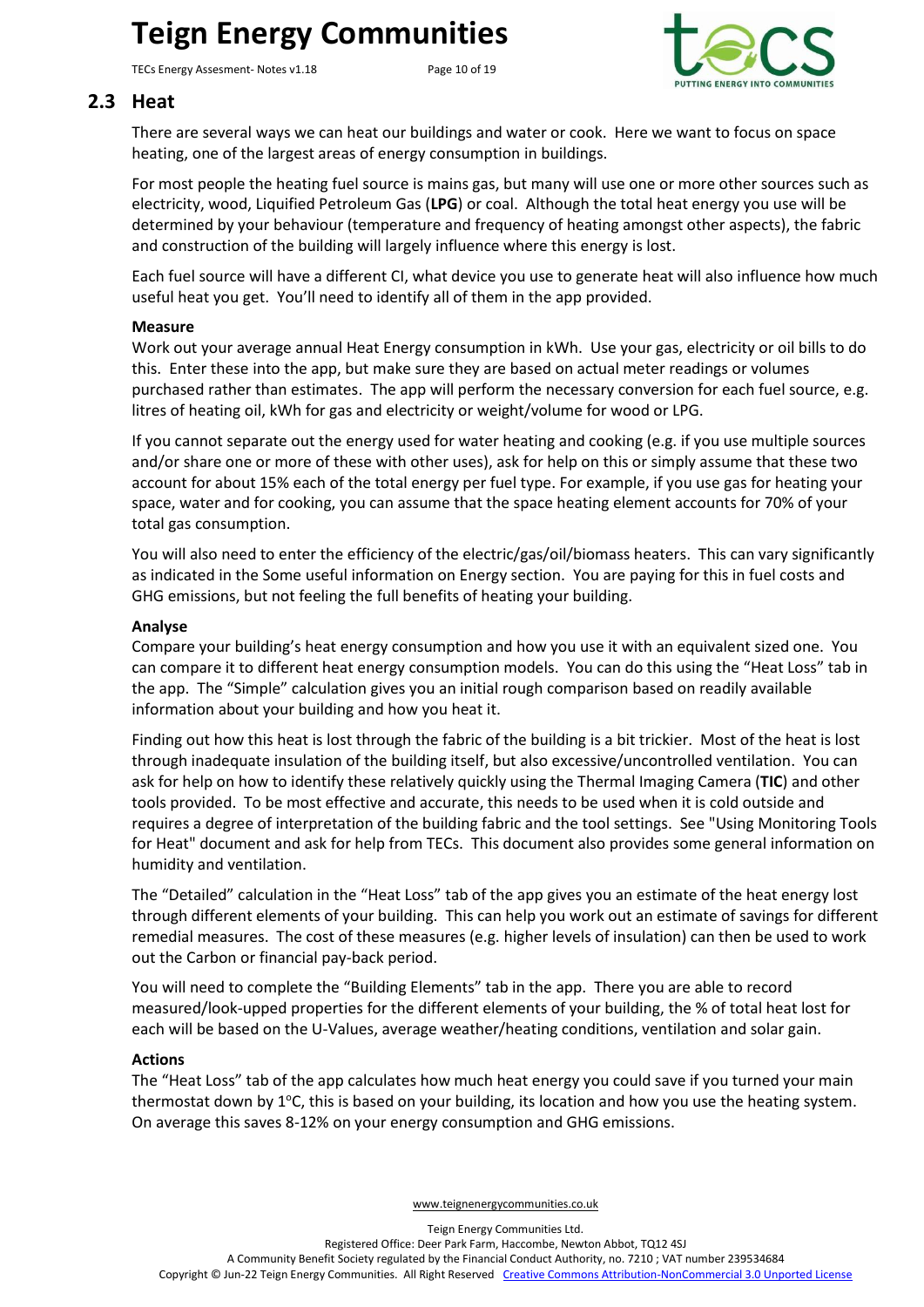TECs Energy Assesment- Notes v1.18 Page 11 of 19



Having appropriate insulation and ventilation is not only important in terms of energy wasted and preservation of the building fabric, but also it can provide greater comfort and lower health risk from airborne pollutants including mould spores and cooking gas fumes.

Many UK buildings often have less than optimal heating and ventilation settings, because of poor installation and/or incorrect usage. This can have a significant impact on heat energy consumption and level of risk to our health. There are some things to look out for when you do your analysis, if you are unsure ask TECs about these.

There are several 'green' solutions offered commercially but also promoted by government. Some, like heat pumps, may not be suitable for poorly insulated buildings. You should always calculate a realistic heat energy output of the solution offered and compare this with your current heat energy requirements as used in the "Heat Loss" tab of the app. The 'quality' of heat energy generated will also be a key factor in determining if your existing radiators and controls will be appropriate or need replacement.

This can be a complex area for many, so professional advice should be sought from reputable heat engineers/designers. The information provided by your own analysis and the use of tools and app will provide an invaluable baseline if such a professional assessment is to be done correctly. TECs can support you in this process.

Making your place more Heat Energy efficient will cost money, but it costs nothing to use sufficient heat only where and when you need it.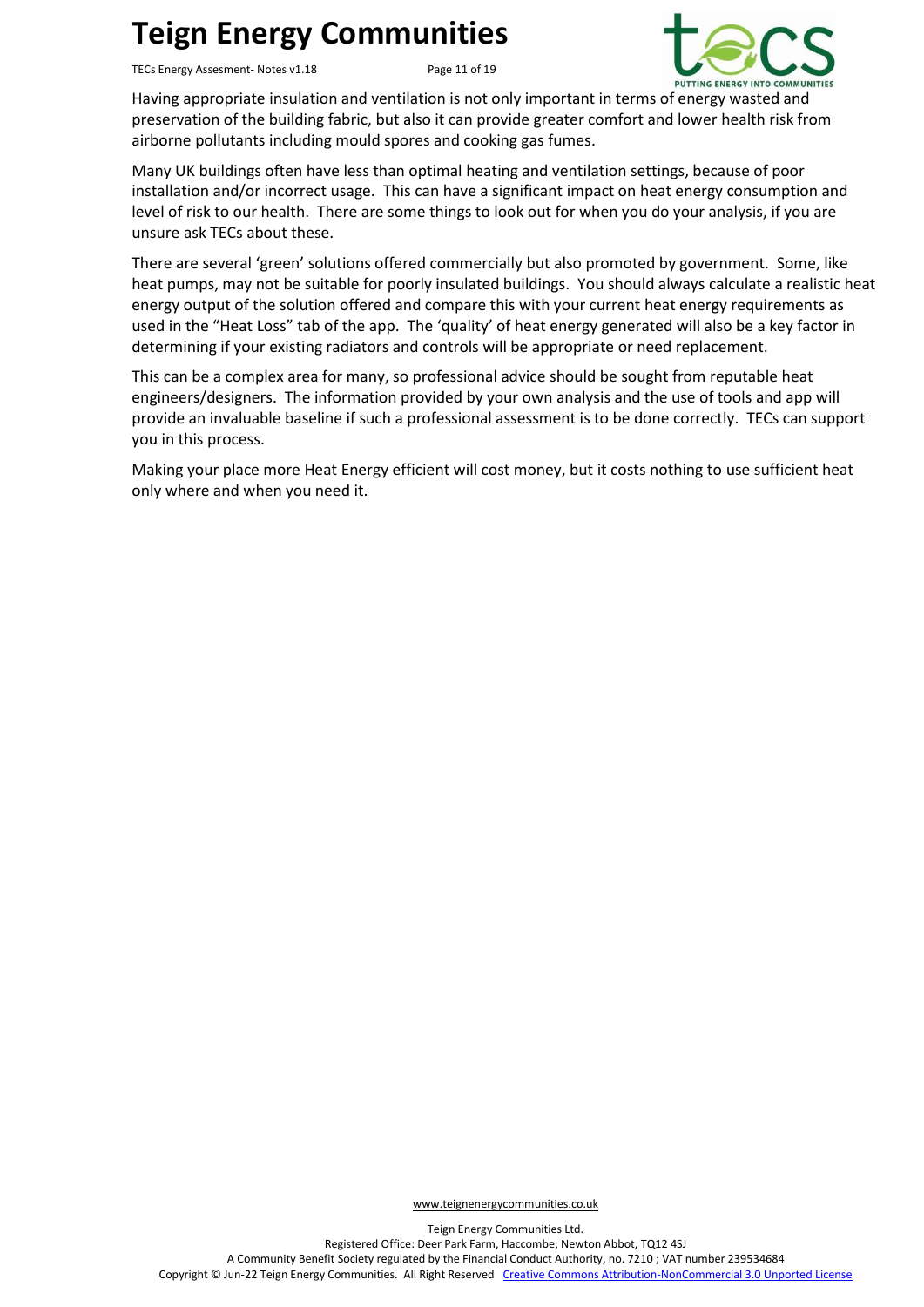TECs Energy Assesment- Notes v1.18 Page 12 of 19



### <span id="page-11-0"></span>**2.4 Water**

The biggest use of energy associated with water is heating it. There is also energy associated with treating our fresh and waste water as well as pumping it.

It requires over 3,000 times more Energy to heat a volume of water compared to heating the same volume of air by the same temperature. Luckily most of us don't have to heat as much water as air, swimming pools and hot-tubs being exceptions to that rule.

While currently there is enough rainfall in the South-West, unpredictable changes in weather patterns may cause seasonal shortages in the future. The South-East on the other hand already has serious water shortage problems supplying an average 150 L/person/day.

Almost 60 times more energy is used to heat water from  $10^{\circ}$ C to 50 $^{\circ}$ C compared to delivering the fresh water to your tap and safely disposing of the used water.

The Assessment app includes placeholders for Energy required for heating your water. This will help you determine if the way you use and heat water could avoid unnecessary energy use.

#### **Measure**

If you don't have a water meter, you'll be paying a flat water and sewage rate based on the rateable value of your property. In most cases, having a meter will not only reduce your payments, but make you more aware of how you use this and be able to spot leaks.

The app will help you work out your annual Hot Water Energy consumption in kWh. Most of this will be your hot water usage for showers, baths and washing.

The hot water used in appliances like dishwashers and washing machines will usually be heated by the appliance itself. These energy consumption figures will be covered under Electricity.

#### **Analyse**

An average UK household uses about 4,000 kWh annually for its Hot Water. While the average UK household uses about 130 kWh for its Cold Water supply/disposal in the same period.

You'll need to work out where the hot water energy is used. You can do this by counting/estimating the number of weekly showers/baths. If you need help with this, please contact TECs.

#### **Actions**

Heating your hot water efficiently is important, but you can save more if you use it wisely and minimise heat losses (i.e. lagging any hot water tanks/pipes). Where timers and thermostats are used in hot water storage, it is worth checking that these work correctly and are optimally set. Heating more than you need/use will waste this energy even if you have very good lagging.

If you have a solar PV system, chances are you are exporting the vast majority (~80%) to the grid. You can install devices which will automatically transfer any surplus to your hot water tank if you have one with an 'immersion' heating element. Whether this is cost effective will depend on a number of factors, so do ask.

Unless you already have a thermal solar system there are likely to be 'better' alternatives, except in special circumstances. Solar thermal can be more expensive in both installation and maintenance than using surplus PV generated electricity.

Rainwater/grey water harvesting systems could be options to consider in certain circumstances. These are particularly useful for watering gardens as the cost of such systems would be relatively low compared to use within the building. This is because of the additional health risk mitigation, plumbing and pumping requirements if used within the building. You'll need to do the calculation to ensure that you are not increasing you GHG emissions with certain systems used within buildings, especially in the case of a retrofit system.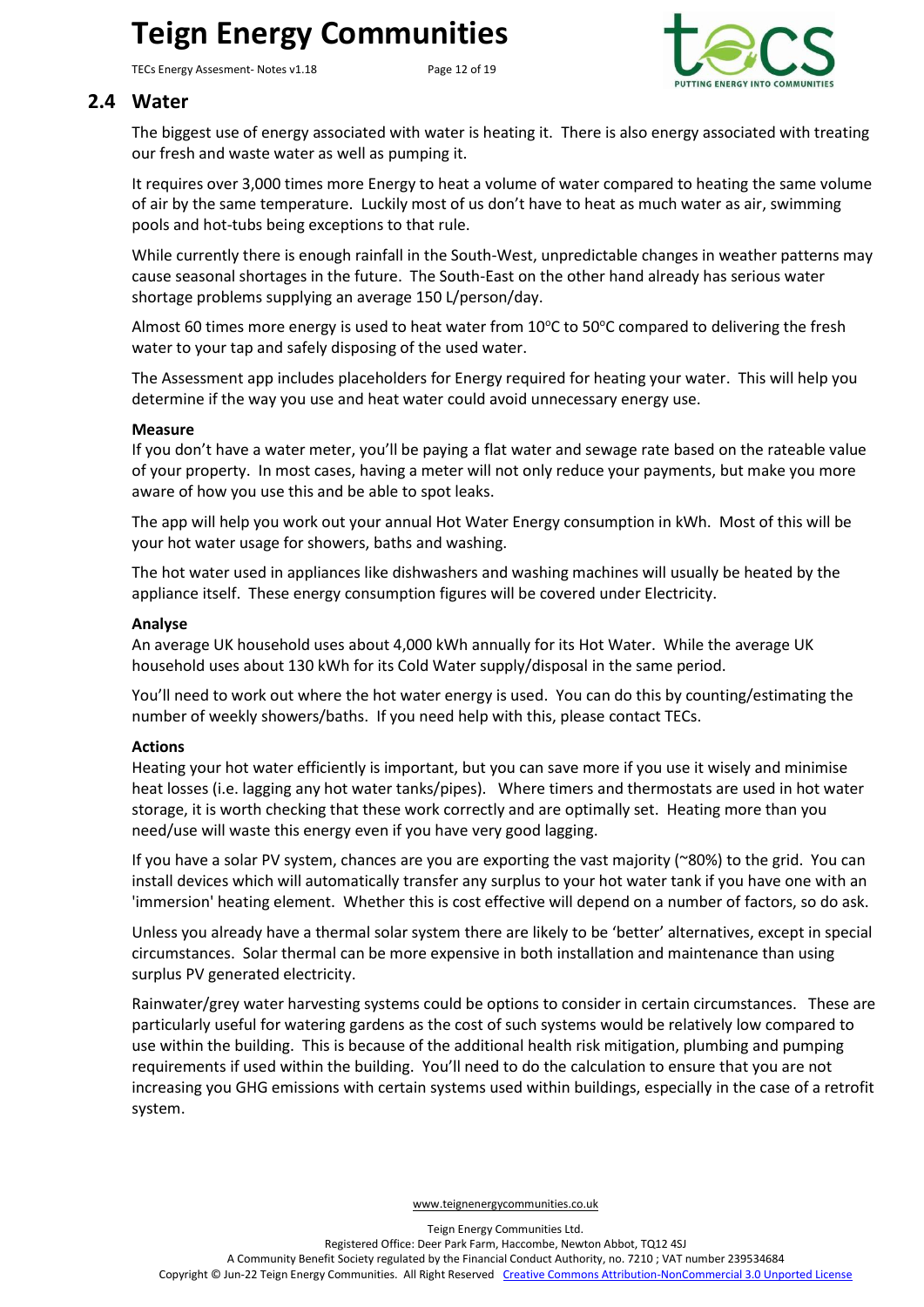TECs Energy Assesment- Notes v1.18 Page 13 of 19



### <span id="page-12-0"></span>**2.5 Transport**

Transport has received significant attention as a source of GHG emissions and pollutants in urban areas. We are 'encouraged' to drive electric cars, fly less and use public transport more. But even this general advice now seems to be put into question for various reasons. Our transport choices are often driven by time, convenience and cost. We need to include GHG emissions as another criteria for our choice, an increasingly important criterion.

To help you work out what the energy and GHG emission impact is, you will need to break down your transport usage to the different modes. You will already have done most of this when using the Carbon Footprint Tracker. The app will help you record and calculate this at a more detailed level.

If it were not for the GHG emissions and the resulting Climate Change, fossil fuels are a very cheap source of energy. For example, a tank full of petrol provides us with the same energy as one person, working for 8 hours a day, 365 days a year, for almost 3 years. Paying the minimum wage, a tank of petrol would cost us  $~^{\sim}$  £70,000.

#### **Measure**

Work out your annual travel mileage. Use the "Travel Plan" app to help you break this down for the different modes of transport throughout the year. If you don't record your mileage monthly, you can use your MOT certificate to see the total annual mileage in your car. It is still worth doing a Travel Plan as you can see at a glance where most of your travel is, this will help you prioritise.

Measuring monthly will help you make a more informed decision if (when) you move to an Electric Vehicle (**EV**). This is because you can see if there are seasonal variations in the journeys you take, but also because you'll know the typical range of your journeys.

#### **Analyse**

Both the Travel Plan and Carbon Footprint Tracker apps can help you compare your GHG emissions if you were to change your mode of transport for the same distances travelled. You will need to consider the feasibility of making such a modal shift for your circumstances.

You may also want to experiment with a different style of driving and recording the fuel consumption figures over a month, comparing it with a month of similar journeys. There is significant saving to be made by simply changing your style of driving, speed is an obvious one, but there are several others. Driving at 70mph rather than 80mph, can reduce your fuel use and CO2 emissions, by ~25%.

#### **Action**

Look at you Travel Plan and calculations to work out where you can find convenient alternatives which will reduce your GHG emissions (and often, but not always) your costs. The easiest alternatives are the short distance journeys (under 3 miles) where you could walk, E-cycle or take a bus. Not only do they save £, GHG emissions, pollutants, but they are also good for your body & soul.

Battery Electric Vehicles (BEV) are becoming a viable option for some. Simply swapping your car for an EV may not reduce your Carbon Footprint, you'll need to consider a number of things to make sure it is the right option for you. Please talk to someone from TECs about how to work out the best options for you. Also see our [EV guide.](http://teignenergycommunities.co.uk/wp-content/uploads/2018/05/TECs-Local-Supply-Model-Options-v1.1.pdf)

Public transport always seems to cost more than using the car. That is because we often only compare the cost of fuel for the car with the price of the ticket. The real cost of using the car (especially one with an internal combustion engine) is probably double what we pay for fuel, especially in terms of £. Other costs include the amortised capital or 'embodied' cost of the vehicle, annual maintenance, insurance and MOT.

The potency of Green House Gasses released at higher levels from air travel is about double that of burning fossil flues at ground level, however, flying is not always the worst option in terms of GHG emissions. It is also a question of vehicle occupancy and distance travelled. You can use the Carbon Footprint Tracker to compare these.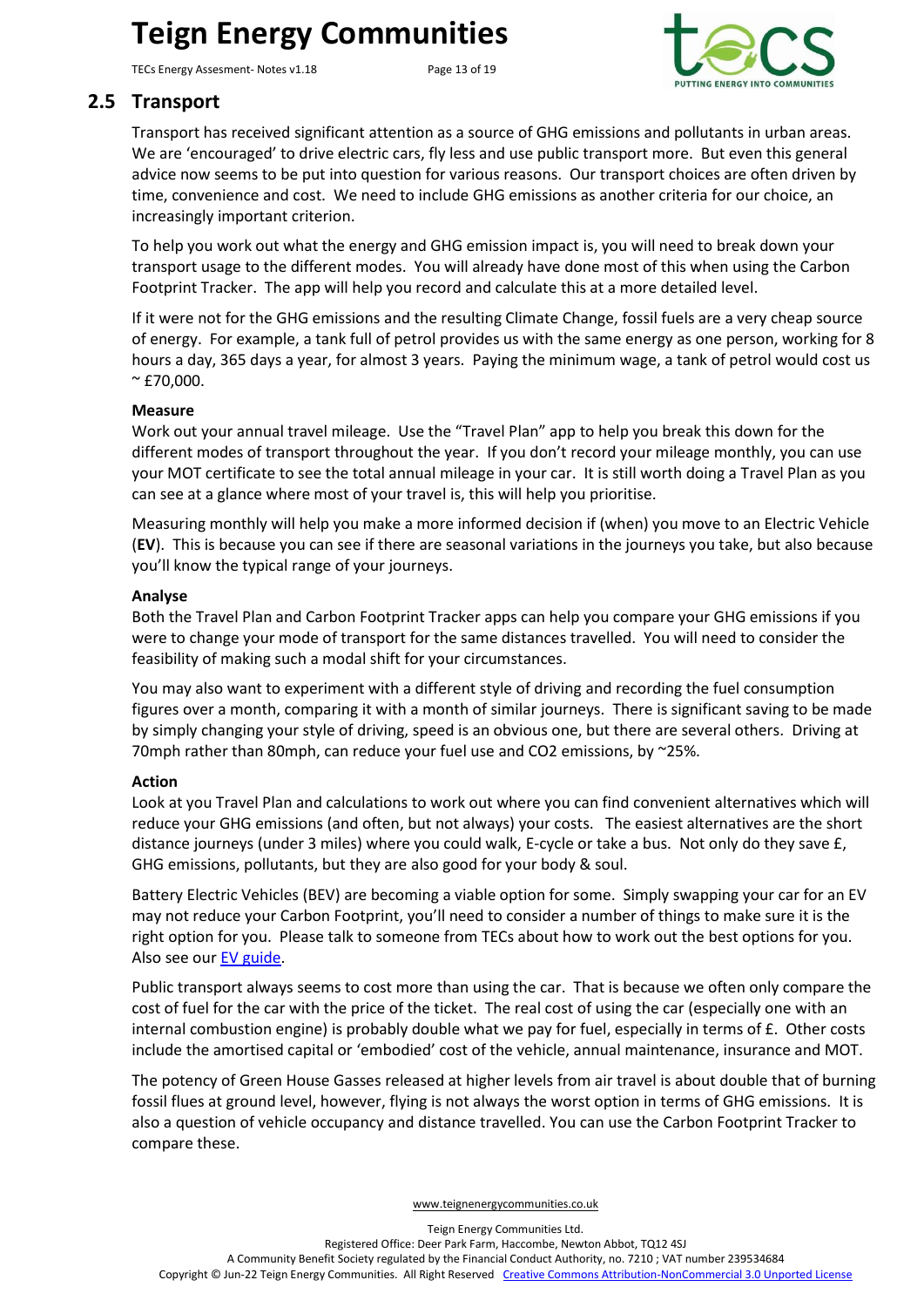TECs Energy Assesment- Notes v1.18 Page 14 of 19



### <span id="page-13-0"></span>**2.6 Food**

Energy intensity and GHG emissions of food will depend on a whole host of factors. In the past the focus has been on food miles. Although an important contributor, it is no longer considered to be the largest, especially in terms of GHG emissions.

The Carbon Footprint Tracker is therefore based on the type of diet as a rough estimate of your GHG emissions using national averages. For example, a diet with a high meat and dairy content will contribute significantly to emissions, but by how much would depend on your actual spend for those items.

The "Food" tab of the app will help you establish a more accurate picture of your diet. It will allow you to further categorise spend on food & drink items. For those who want to get even greater detail or insight, we have provided a range of references.

Ideally, we'd want to quantify the impact of additional factors such as seasonality, locality and processing of food & drink. Unfortunately, the accuracy of the data to support this is not consistent or readily available. Instead we have included references to the type of actions you can take to minimise your environmental impact.

#### **Measure**

This can become a very complex area, so unless you have a reason to delve into it, we suggest you focus on measuring the largest contributors to your emissions on food. Use the "Food" app to help you do the second stage breakdown. It may be helpful to look at your typical weekly/monthly shopping basket to estimate an annual average spend which you can enter into the app.

You can also use the more detailed lists and links we have provided to do further detailed analysis, please ask TECs for help on this if you require it.

When you have completed a more detailed measurement, you can adjust the entry in the Carbon Footprint Tracker accordingly.

#### **Analyse**

An average annual UK household budget for food & drink is about £**5,800**. This equates roughly to £2,600 per person and 1.6 – 2.2 t of GHG emissions for an average mixed diet.

Although not a precise measure of likely GHG emissions, the following criteria are likely to reduce these:

- Minimise the consumption of meat, especially red meat. This has a significantly higher Energy Intensity and GHG emissions than a plant-based food with the same nutritional value.
- Buy seasonal, unprocessed foods. This will avoid high energy use to grow, process or store these.
- Try and find out where your food comes from and buy as local as possible. This is likely to reduce the distance the food has travelled. It can also tell you more about the ethical and environmental impacts of the food & drink you consume.

Even if you don't use the more detailed lists of product categories, it is worth looking at these to spot any items with a particularly high level of GHG emissions which you consume a lot of.

#### **Actions**

Diets are not just there to keep us alive, we also want to enjoy what we eat and drink. But it is worth knowing a little about what is essential for a healthy diet. Our bodies need protein, carbohydrates and trace elements in various compounds. Different foods give us varying amounts of these essentials. The energy needed to produce the same essential elements can vary significantly (e.g. 100 fold) depending on what foods we choose. Protein in particular can be an energy intensive source if we get this mainly from meat, especially red meat.

Become a more discerning shopper. It is our behaviour as consumers that food producers, distributors and retailers will respond to most directly. Knowing what you are eating can only be a good thing. It also helps you better gauge how much food you really need and therefore end up throwing less away. Some 15% of edible food and drink is thrown away by households in the UK.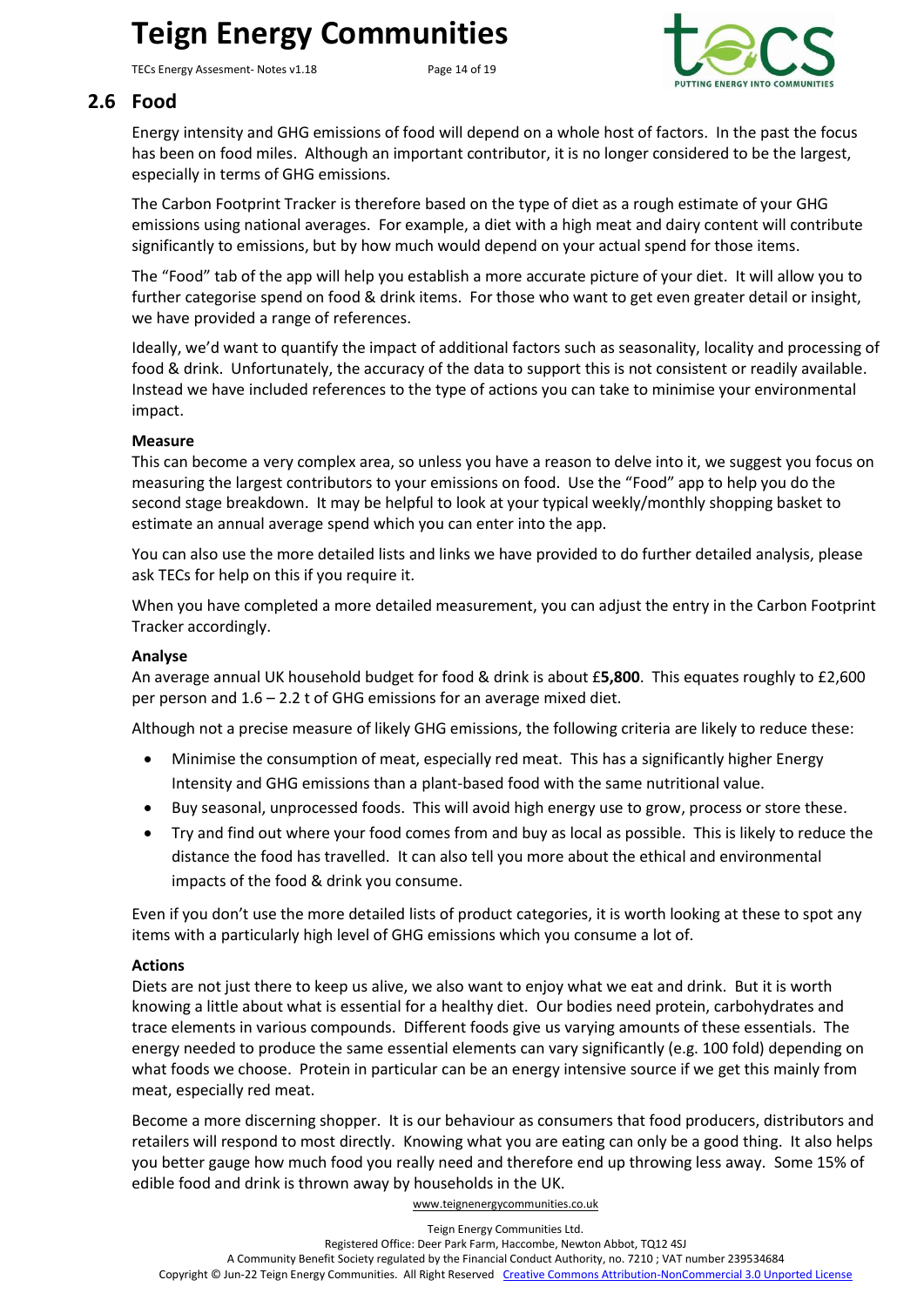TECs Energy Assesment- Notes v1.18 Page 15 of 19



Meat and dairy products are a more 'energy intense' way to provide us with the essential energy we get from our food. Meat is about 10 times more energy intensive than dairy products and 26 times less efficient than pulses (e.g. beef vs. lentils). These factors can vary significantly if you know your meat has been largely fed on local grass or has not destroyed rainforest.

While organic food can be kinder to animals, encourage wildlife and reduce our intake of certain chemicals, it does not necessarily result in a lower Carbon Footprint. Much more significant is 'growing' the food in the appropriate place and consuming it seasonally, to minimise the impact on Climate Change.

Maintaining a healthy diet is affordable by almost everyone in the UK. Enjoying the luxuries of great tasting food should not make you feel guilty. A rebalancing of where we buy our food, the mix of ingredients and how much we end up throwing away is often all it takes.

[www.teignenergycommunities.co.uk](http://www.transitionnewtonabbot.org.uk/)

Teign Energy Communities Ltd. Registered Office: Deer Park Farm, Haccombe, Newton Abbot, TQ12 4SJ A Community Benefit Society regulated by the Financial Conduct Authority, no. 7210 ; VAT number 239534684 Copyright © Jun-22 Teign Energy Communities. All Right Reserved [Creative Commons Attribution-NonCommercial 3.0 Unported License](http://creativecommons.org/licenses/by-nc/3.0/)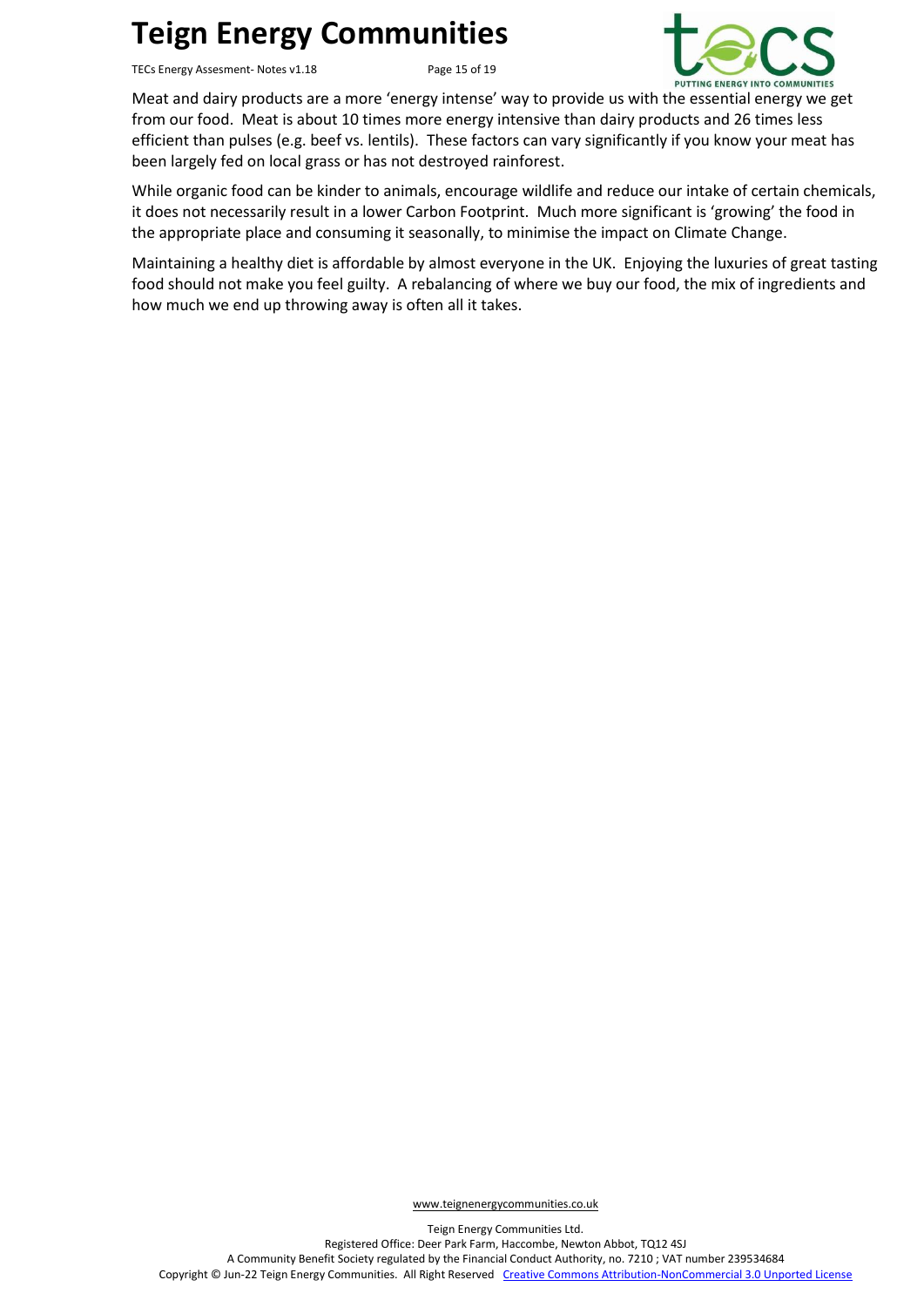TECs Energy Assesment- Notes v1.18 Page 16 of 19



### <span id="page-15-0"></span>**2.7 Stuff (Goods & Services)**

Calculating an accurate level of GHG emissions for goods and services could be the most challenging of all the areas we consume energy.

To reflect the total GHG emissions of goods, wherever they are generated, means we have to include the sourcing of the materials used (including raw material extraction), their processing/manufacture and shipping/distribution. Calculating this to any degree of accuracy, when there are so many different products, materials and processes, is almost impossible. Nevertheless, it is possible to provide an indicative level of emissions. We have opted to do this based on government and academic data published for the UK.

Services are even more complex, behind each service there are goods used to deliver this. Our approach in the Carbon Footprint Tracker is to use government data for all services in the UK and allocate these per person, hence the fixed value used in the Carbon Footprint Tracker.

Here we have provided a more detailed breakdown to help you identify the goods and services you spend the most on. This should help you refine the amount of GHG emissions for these and thereby get a more representative figure. You will be able to identify which common goods fall into the following categories:

- Low price and high GHG emissions
- High price and low GHG emissions
- Average price to level of GHG emissions

Most calculators, including government data for goods, do not include the Carbon Footprint of what we import. Imports exceed exports by about 25-50% in value (excluding fuel imports). So our real Carbon Footprint is likely to be higher as we import many of the products we buy. The TECs apps include some of the emissions generated in other countries, the 'embodied' GHG emissions

#### **Measure**

The TECs Carbon Footprint Tracker is simple to use as you only need to enter your total annual expenditure on new Goods. These results represent a guide for you to compare your consumption in this area year on year. Use the 'Goods" tab of the app to refine this.

We also provide a look-up facility for certain goods. It is worth looking at these to spot any items with a particularly high level of GHG emissions which you consume a lot of.

#### **Analyse**

This area is likely to be one of the biggest contributors to our Carbon Footprint. It is probably also the hardest to measure accurately and to tackle in terms of overall reductions. However, a small change in how we use and dispose of things can achieve significant reductions.

It is possible to analyse each item in terms of its raw materials, where/how it is manufactures and transported. Some manufacturers are starting to provide this information, in particular the 'embodied' GHG emissions associated with sourcing and production. Look out for these on the web or ask TECs if you want to know the embodied emissions for particular items.

#### **Action**

There is nothing wrong with making our lives easier and more comfortable with things round the house or at work. Keeping track of all the things we have bought over the years is sometimes difficult, so often we stop using them or even buy another one because we've forgotten that we already have it. Try to consider how important it is to buy something new and how often you are likely to use it. Can you **reduce** and **reuse** the things that make you feel good?

If all fails and you find yourself with lots of things you simply cannot use, why not **re-cycle**? Not just the material to the recycling bins, although this is a good last resort. There are many ways of exchanging, passing on or selling things others can use.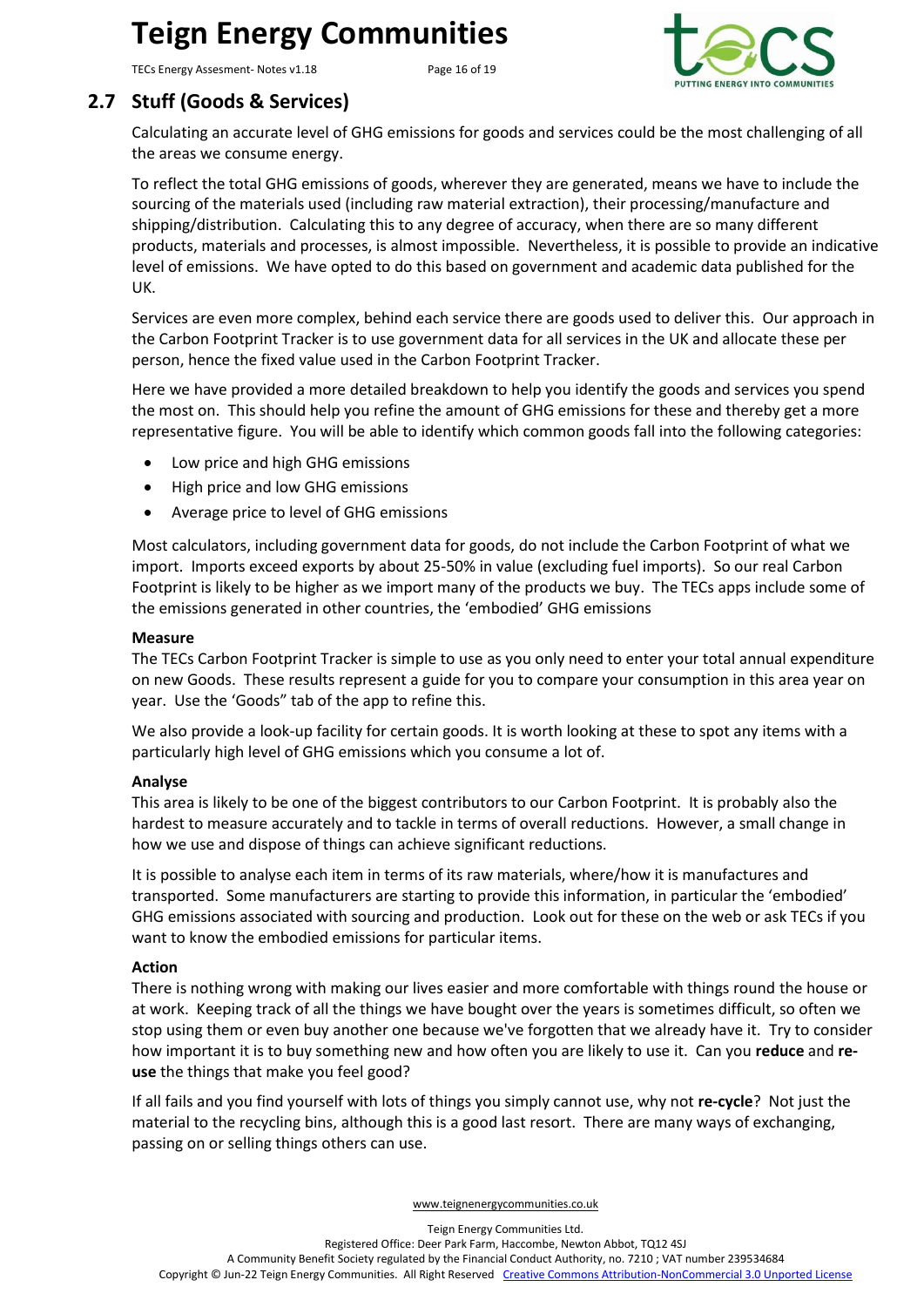TECs Energy Assesment- Notes v1.18 Page 17 of 19



### <span id="page-16-0"></span>**2.8 Offsetting**

Offsetting our GHG emissions seems a reasonable option. It is something that has been available for some time with schemes becoming more transparent, publicising their Gold Standard credentials.

But what is offsetting and how effective is it?

There are two types of offsetting considered here:

- We can sequester CO2 from the atmosphere, by removing it using natural means (photosynthesis of plants) or engineered mechanical/chemical means referred to as Carbon Capture Utilisation and Storage (**CCUS** or just **CCS)**.
- We can generate low-carbon energy which is used by us or others to replace energy with higher GHG emissions. It is also possible to replace systems with more energy efficient ones.

Both are valid provided we account for their full life-cycle emissions. Too often offsetting schemes are presented either without a GHG impact analysis or one which only considers part of the total lifecycle emissions. Even more worrying is that technologies such as heat pumps and EVs are often 'sold' as lowcarbon without stating the full life-cycle emissions to allow an informed decision. In other words, how much GHG do I reduce, at what cost and under what circumstances.

The E-Pack and its various apps/tools help you measure many of the GHG emissions associated with what you do and what you buy. We have included all the embodied emissions ,where possible, even those that happen outside the UK, so that you have a more meaningful guide when deciding what to do/buy.

#### **Measure**

If we are to get close to net-zero emissions by a certain date (2030 to avoid runaway Climate Change), offsetting could play its part. However, we need to know what the actual Carbon reduction impact of an action is.

Even then, we have to accept that most of these measures will only buy us more time as the emissionoffset will progressively get less effective as we decarbonise. Even planting trees is only likely to buy us a few decades because when these die or are burnt, they will release much of their sequestered Carbon back into the atmosphere.

The E-Pack app provides a means to calculate the different offsetting options.

#### **Analyse**

Global net annual GHG emissions are running at  $\sim$  50 Gt per year, the UK's contribution is  $\sim$  0.5 Gt p.a. excluding net exported emissions. The latter could add a further 0.13-0.25 Gt p.a. to UK's actual emissions. These are significant amounts of GHG emissions which represent the cumulative decisions we make as individuals.

Use the E-Pack app to calculate offsetting and sequestration measures you are considering.

Just like calculating the impact of these decisions to save on emissions in the 6 previous areas, we need to weigh up the cost-benefit or effort-benefit of an offsetting action. This can be difficult, especially when including the embodied emissions. Please ask TECs for help with this, but you can also find out more in the section on [Payback Calculation.](#page-18-0)

#### **Action**

Planting trees is a well-established offsetting mechanism. The type of plants and where these are planted will make a significant difference to how much CO2 is sequestered. As a [general guide:](https://www.carbonbrief.org/in-depth-qa-how-will-tree-planting-help-the-uk-meet-its-climate-goals)

• Sequestration through new forestation could slow GHG emissions, it is part of the UK's plans to reach net-zero by 2050. However, this will only buy us a little more time (a few decades) rather than address the fundamental requirement to reduce GHG emissions in the first place. This is because these trees will release much of the sequestered CO2 when they die as part of the natural Carbon Cycle.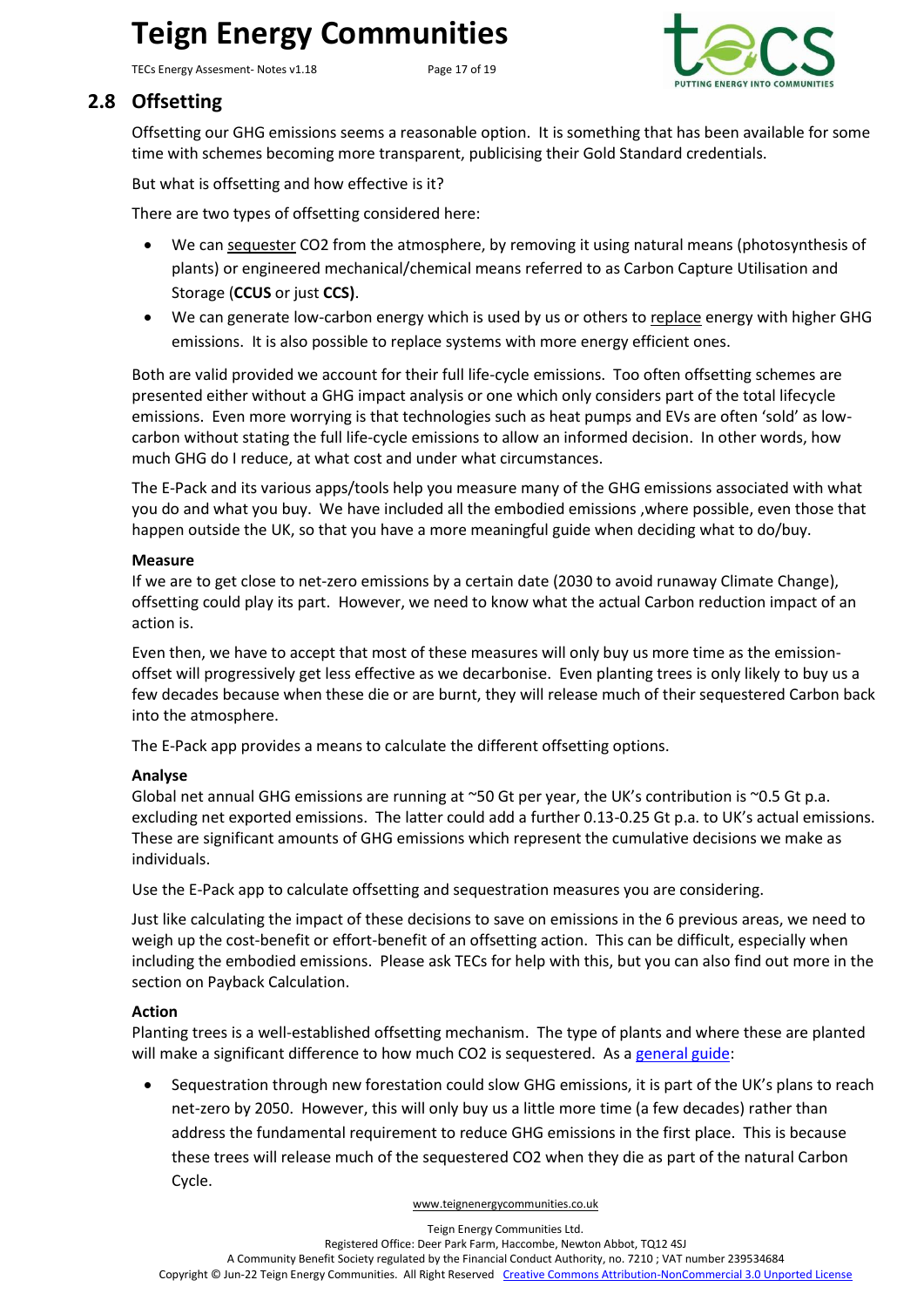TECs Energy Assesment- Notes v1.18 Page 18 of 19



- Taking an average for the UK of ~13 tonnes/Ha/year as a rule of thumb when assessing a mixed afforestation scheme's contribution. That is ~44 kg/mature tree/year. This assumes an average of ~300 mature trees per Ha (starting with ~3,000 new trees). These trees would need to be maintained for at least 30 years.
- For new or restored permanent, ungrazed [grassland schemes,](http://publications.naturalengland.org.uk/publication/5419124441481216) where the dry matter is not removed, a typical average may be ~1.5t/Ha/year. It is much more difficult to provide a number for this as the sequestered Carbon will be within the soil. That means, soil condition and type of grasses/vegetation will have a significant impact. The most significant impact can be achieved through restoration of peatland. This can sequester more Carbon any other natural habitat.

Investing in new renewable generation, either your own behind the meter, or in larger schemes, can be an effective way to offset GHG emissions. Make sure you calculate the energy (in kWh) that will be generated rather than the capacity of generation (in kW) when assessing the impact on GHG reduction. You'll also need to use the prevailing CI of the grid. This is likely to reduce year on year, so offsetting in this way will become less significant as we decarbonise.

A more effective offsetting measure is to invest in overall heat loss from buildings. So, retrofitting our homes or even behavioural changes on how/when we heat buildings, can be very effective measures.

Other popular actions regularly publicised include buying 'green' energy, investing in 'green' schemes or 'low-carbon' technologies. These all sound good, especially if they include an 'ethical' or 'environmental' dimension. Before you decide on what to invest in, make sure you have enough information about the degree of benefit you are likely to get. Environmental or ethical benefits are very important, but they may not reduce GHG emissions. You should be particularly aware o[f Greenwash,](http://teignenergycommunities.co.uk/about-tecs/documents/#1601631878093-5aff361c-934a) especially in the electricity and gas supply markets, but also when it comes to offset schemes.

The more we invest in decarbonising our energy sources, the more expensive it becomes to decarbonise further. Reducing our energy consumption is a much cheaper (and often simpler) option, but it does require us to change our behaviour.